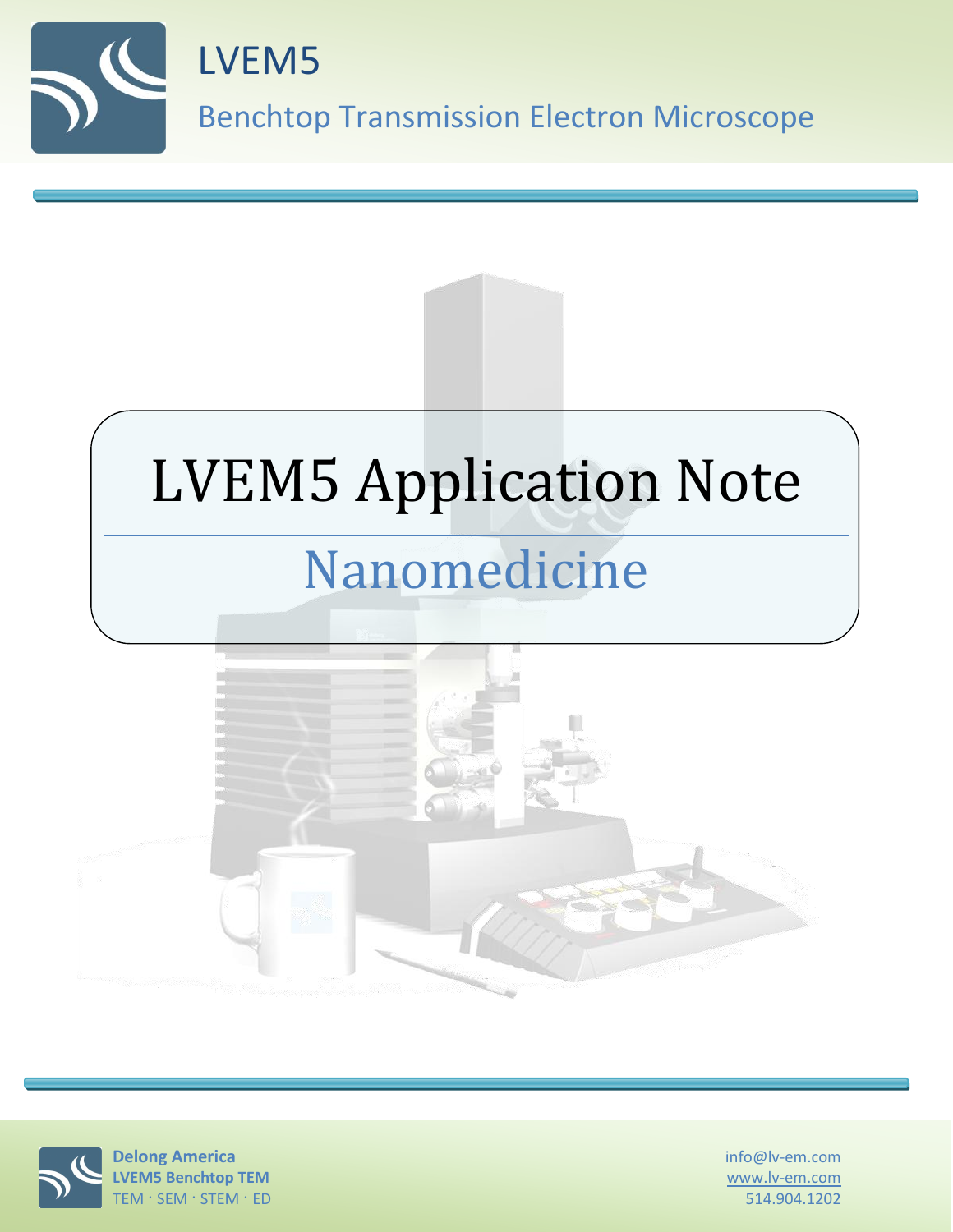### **Introduction**

Early research on so-called "first-generation" nanomedical materials focused on leveraging small particle size to improve delivery and reduce toxic side effects of existing drugs. The common breastcancer drug paclitaxel (Taxol, **Bristol-Myers Squibb**) and the ovarian cancer drug doxorubicin HCl (Doxil, **Ortho Biotech**) were both reformulated with nanoparticles to create more effective and less toxic versions.

Now, second-generation nanomaterials with inherent nano-properties are in clinical trials. **CytImmune Sciences** (Rockville, Md.) has bound recombinant human tumor necrosis factor alpha (TNFα) to the surface of PEGylated colloidal gold nanoparticles. Early Phase 1 clinical data indicated that the company's lead drug candidate, Aurimune (CYT-6091), safely and selectively delivered TNF-α to human solid tumors in greater concentrations than previously possible, avoided uptake by the liver and spleen, and was essentially absent from surrounding healthy tissue. Phase 2 studies will combine Aurimune with chemotherapy to treat pancreatic cancer, melanoma, soft tissue sarcoma, ovarian, and breast cancer patients, the company reports.

Taking a different tack, **MagForce Nanotechnologies AG** in Berlin, Germany is conducting three Phase 1 and two Phase 2 trials of nanoparticles made from iron oxide. Liquid-suspended 20-nm nanoparticles are injected into a target tumor and subjected to a 100 kHz magnetic field. The rapidly vibrating particles generate heat, destroying the tumor without affecting surrounding healthy tissue. Released nanoparticles are either reabsorbed by surrounding intact tumor cells, absorbed by macrophages, or stored in the spleen and liver and metabolized for iron. Clinical trials involve glioblastoma, prostate, esophageal, pancreatic, and breast cancers.

Still another approach being developed by Houston-based **Nanospectra Biosciences Inc.** and other companies destroys solid tumors by using photothermal ablation to heat optically active nanoparticles. Nanospectra's particles consist of a thin layer of gold over a silica shell designed to absorb various wavelengths of light, including the near-infrared, which can penetrate tissue.

> Introduction Courtesy of (Nano-Progress, 2009)

**Delong America** info@lv-em.com **LEM5 Benchtop TEM EMILIAR WWW.lv-em.com** TEM  $\cdot$  SEM  $\cdot$  STEM  $\cdot$  ED  $\cdot$  514.904.1202  $\cdot$  514.904.1202  $\cdot$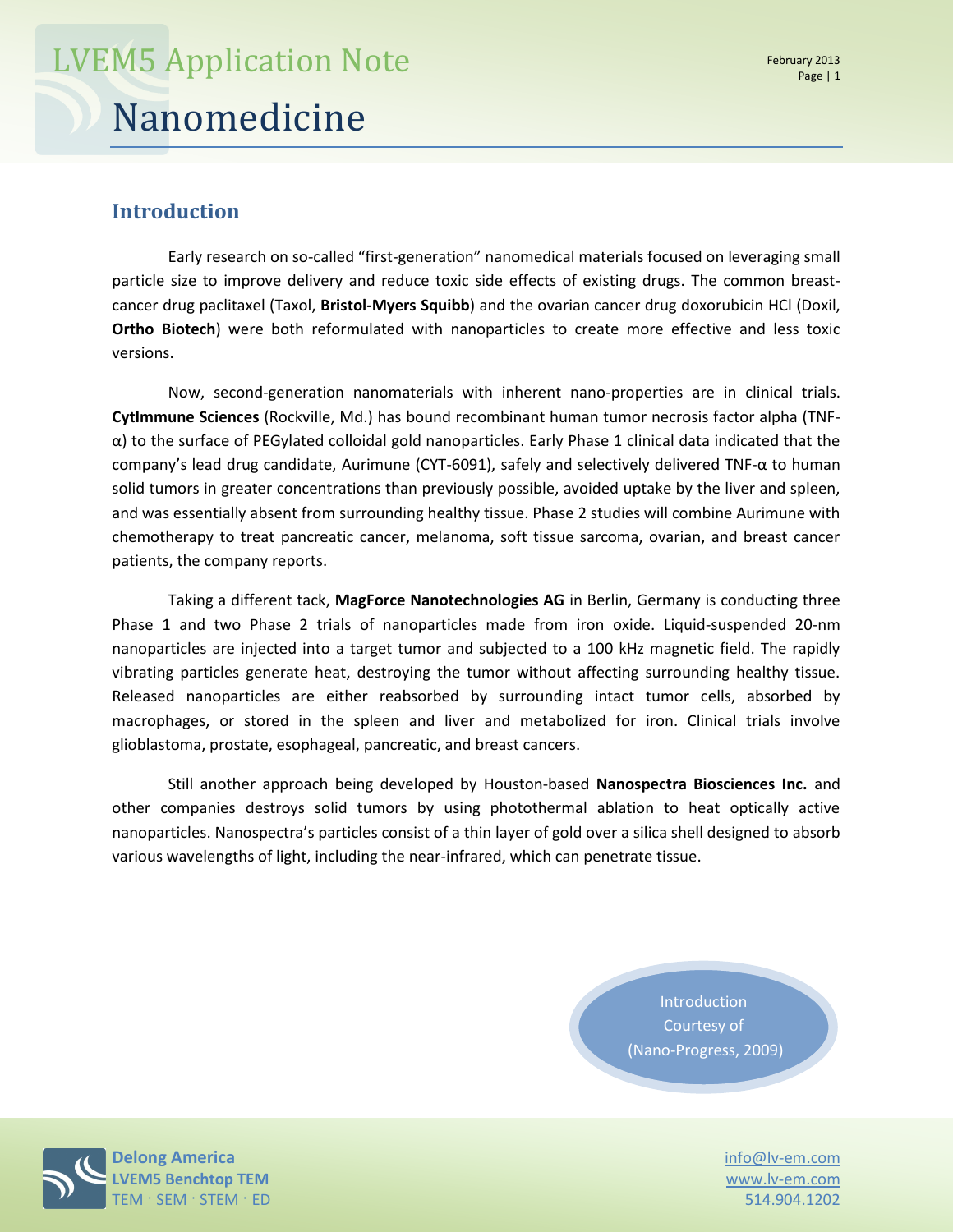### **How the LVEM5 helps**

#### **Versatile**

The LVEM5 is the ideal addition to any laboratory doing research in nanomedecine. Its multimodal imaging capabilities makes it a comprehensive imaging tool. The LVEM5 is truly a 3-in-1 electron microscope. Not only is it a Transmission Electron Microscope (TEM), but it can be configured with up to two different scanning modes for use as a Scanning Election Microscope (SEM) and a Scanning Transmission Electron Microscope (STEM). With the LVEM5 you can switch between imaging modes without moving your sample. This way you can capture both surface and transmission images from the same area of interest. With only one tool you can significantly improve the understanding of your nanoparticles.

#### **Miniature Form Factor**

The LVEM5 is the only multi-modal electron microscope available in a benchtop configuration. No longer will you need to send batches of samples to a core-imaging facility, wasting time and resources. The LVEM5's miniature size means that it can be installed in your workspace, right where you need it. The LVEM5 does not require a dedicated facility for installation. No special power or cooling requirements are needed and vibration isolation is generally not a concern.

#### **Resolution & Contrast**

Don't let the small size of the LVEM5 mislead you. It may be miniature in size but it's a giant advantage in the lab. The LVEM5 is capable of resolving objects as small as 2 nanometers in transmission and scanning modes. Additionally, the LVEM5 is capable of producing higher contrast images than a conventional transmission electron microscope without the need for stain. In no way are you sacrificing imaging quality or obtainable resolution with a benchtop configuration. The LVEM5 easily produces high quality images suitable for presentations or publications.

#### **Accessible**

The LVEM5 is so remarkably simple that anyone can use it. No longer will you need highly trained technicians to take electron micrographs. The controls are intuitively configured on an ergonomically designed remote control panel that can be positioned as required. Feedback is provided directly on the control panel as well as through the LVME5's comprehensive software. Every installation of a LVEM5 includes personalized on-site training. By the end of training, users are capturing meaningful images. If support or assistance is ever needed, the LVEM5 technical staff is readily available by phone or email.



www.lv-em.com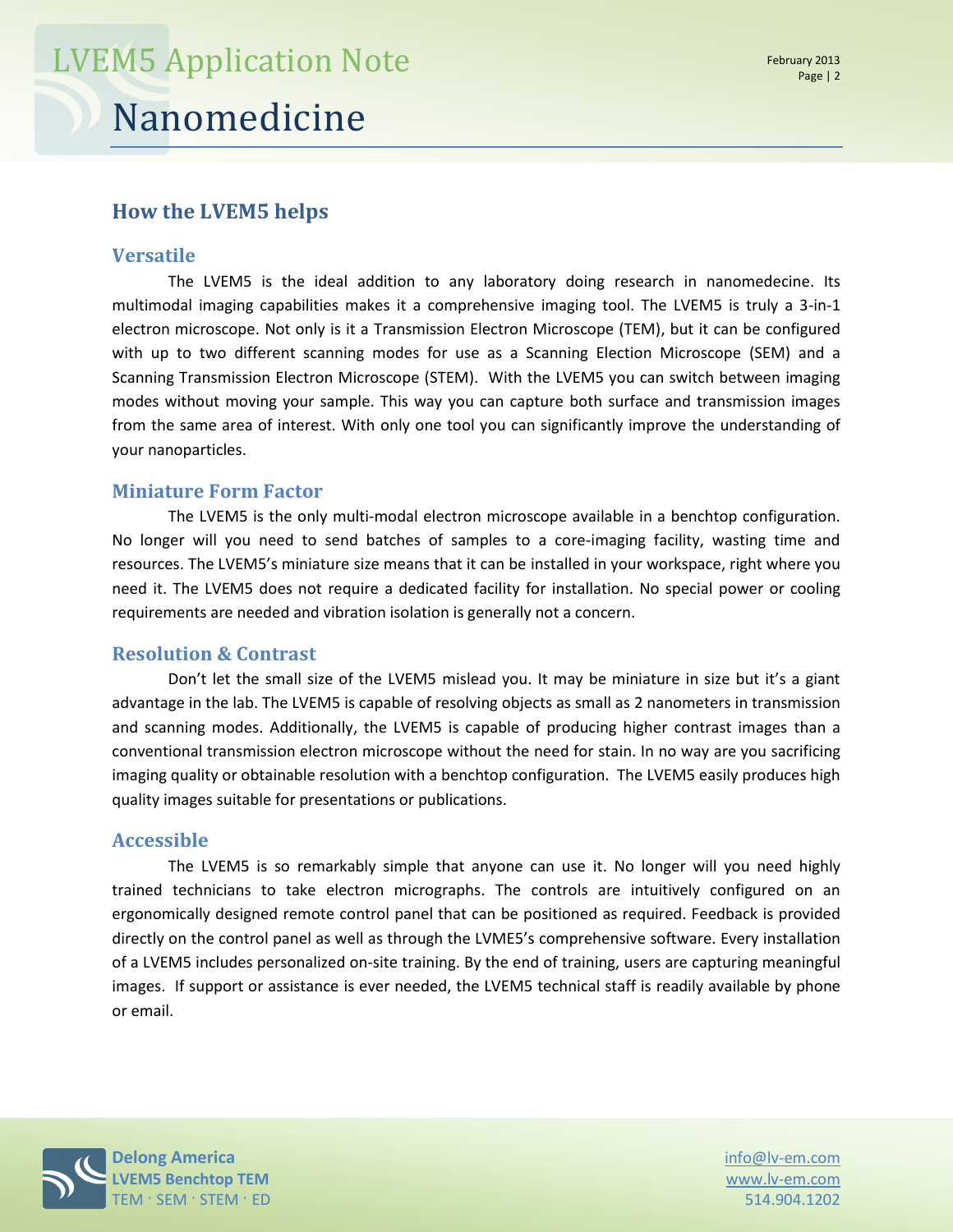# Nanomedicine LVEM5 Application Note

#### **What this all means for you**

With the LVEM5 you will be able to resolve the sizes of your nanoparticles with improved contrast to understand the quality of your synthesis on a number of levels. You will be able to discern particle size, quantity and distribution. This can all be easily accomplished in minutes on the LVEM5, right in your own lab. You get all this for a fraction of the price of a conventional electron microscope.

### **Selected Images**



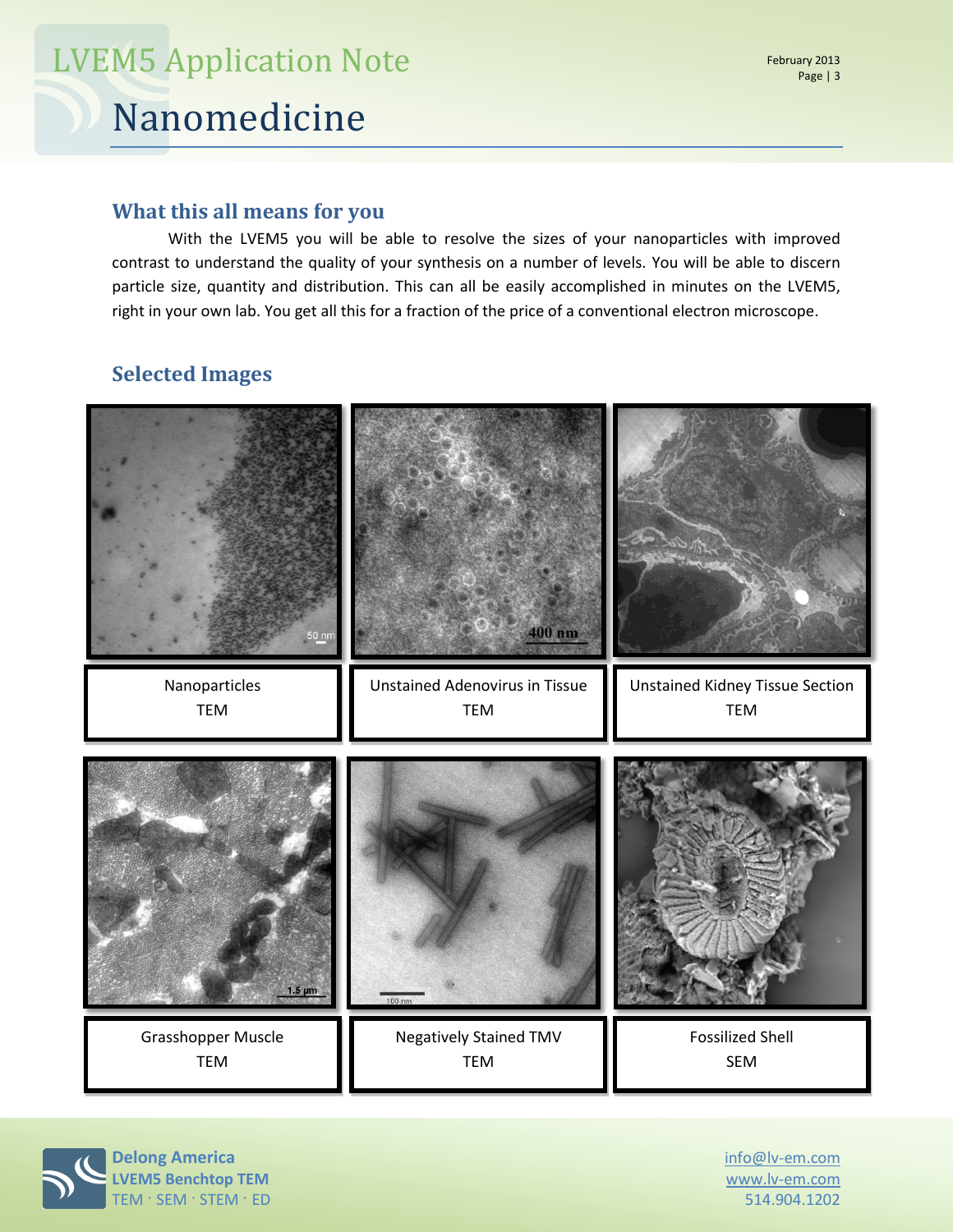# Nanomedicine LVEM5 Application Note

#### **Specifications**

| Operation                                              |                                    | <b>Imaging Modes</b>                            |                               | <b>Weights and Dimensions</b>    |                  |
|--------------------------------------------------------|------------------------------------|-------------------------------------------------|-------------------------------|----------------------------------|------------------|
| 5 Kv<br>Nominal accelerating voltage                   |                                    | <b>TEM</b>                                      |                               | <b>Electron and light optics</b> |                  |
| Specimen Size                                          | Standard $\phi$ 3.05 mm grids      | Resolving power                                 |                               | Weight                           | 25 kg            |
| Time for sample exchange                               | Approx 3 min.                      | TEM BOOST                                       | $1.2 \text{ nm}$              | <b>Dimensions</b>                | 29 x 45 x 43 cm  |
|                                                        |                                    | <b>Basic System</b>                             | 2.0 <sub>nm</sub>             | (w/o camera)                     |                  |
| <b>Electron Optics</b>                                 |                                    | <b>Total magnification</b>                      |                               |                                  |                  |
| <b>Condenser lens</b><br>Permanent magnet              |                                    | TEM BOOST                                       | $1,400 - 700,0000x$           | Airlock pumping system           |                  |
| Focal length*                                          | 4.30 nm                            | <b>Basic System</b>                             | $5,000 - 202,0000x$           | Weight                           | $15 \text{ kg}$  |
| The smallest illuminated area                          | 100 nm                             | ED                                              |                               | <b>Dimensions</b>                | 30 x 30 x 34 cm  |
| Condenser aperture                                     | $\Phi$ 50, 30 $\mu$ m              | Minimum probe size                              | 100 nm                        |                                  |                  |
| *calculated for 5 Kv                                   |                                    | <b>Diffraction lens</b>                         | <b>Magnification 3.5</b>      | <b>Control Electronics</b>       |                  |
|                                                        |                                    |                                                 |                               | Weight                           | 19 <sub>kg</sub> |
| <b>Objective lens</b>                                  | <b>Permanent magnet</b>            | <b>STEM</b>                                     |                               | <b>Dimensions</b>                | 47 x 27 x 27 cm  |
| Focal length*                                          | 1.26 mm                            | Resolving power                                 | 2.0 <sub>nm</sub>             |                                  |                  |
| C <sub>s</sub> (spherical aberration coefficient)      | $0.64$ mm                          | Minimum magnification                           | $(25 \times 25 \mu m) 6,000x$ |                                  |                  |
| $C_c$ (chromatic aberration                            | $0.89$ mm                          |                                                 |                               |                                  |                  |
| coefficient)                                           |                                    | SEM (BSE detector)                              |                               |                                  |                  |
| $\delta$ <sub>theor</sub> (theoretical resolution)     | $1.12$ nm                          | Resolving power                                 | $3 \text{ nm}$                |                                  |                  |
| $\alpha$ <sub>theor</sub> (theoretical aperture angle) | $10^{-2}$ rad                      | Minimum magnification                           | (200 x 200 µm) 640x           |                                  |                  |
| Objective aperture                                     | $\Phi$ 50, 30 µm                   |                                                 |                               |                                  |                  |
| *calculated for 5 Kv                                   |                                    | Vacuum                                          |                               |                                  |                  |
|                                                        |                                    | <b>Airlock System</b>                           |                               |                                  |                  |
| <b>Projection Lens</b>                                 | electrostatic                      | Diaphragm and                                   |                               |                                  |                  |
|                                                        |                                    | turbomolecular pump                             | $10^{-5}$ mbar                |                                  |                  |
|                                                        |                                    |                                                 |                               |                                  |                  |
|                                                        |                                    |                                                 |                               |                                  |                  |
| <b>Electron Gun</b>                                    | SE Cathode ZrO/W[100]              | Object space                                    |                               |                                  |                  |
| Current density                                        | $0.2$ mA sr $^{-1}$                | lon getter pump $(10 \mid \sec^{-1})$           | $10^{-8}$ mbar                |                                  |                  |
| Lifetime                                               | > 2,000 hours                      |                                                 |                               |                                  |                  |
|                                                        |                                    | <b>Electron Gun</b>                             |                               |                                  |                  |
|                                                        |                                    | lon getter pump $(7 \text{ l sec}^{-1})$        | $10^{-9}$ mbar                |                                  |                  |
| <b>Light Optics</b>                                    |                                    | Consumption                                     |                               |                                  |                  |
| Objective Olympus M 40x                                | NA 0.90                            | Control electronics in standby                  |                               |                                  |                  |
| Objective Olympus M 4x                                 | NA 0.13                            | (ion getter pumps only)                         | <b>20 VA</b>                  |                                  |                  |
| Binocular M 10x                                        |                                    | Control electronics                             | 160 VA                        |                                  |                  |
| Olympus U-TR30-2 widefield trinocular observation tube |                                    | Including airlock pumping                       |                               |                                  |                  |
|                                                        |                                    | system                                          | 300 VA                        |                                  |                  |
| <b>TEM image capture</b>                               |                                    | Camera                                          | 24 VA                         |                                  |                  |
| Camera                                                 | Retiga 400R CCD                    | PC and monitor                                  | 450 VA                        |                                  |                  |
| Pixel size                                             | 2048 x 2048 pixels                 | No cooling water for the microscope is required |                               |                                  |                  |
| Digitalization                                         | 12 bits                            |                                                 |                               |                                  |                  |
| Pixel size                                             | 7.4 x 7.4 µm                       |                                                 |                               |                                  |                  |
| Cooling                                                | Peltier cooling                    |                                                 |                               |                                  |                  |
|                                                        |                                    |                                                 |                               |                                  |                  |
| Scan image capture                                     |                                    |                                                 |                               |                                  |                  |
| monitor                                                | 512 x 512 pixels                   |                                                 |                               |                                  |                  |
| Saving image<br>digitalization                         | Up to 2048 x 2048 pixels<br>8 bits |                                                 |                               |                                  |                  |

### **Works Cited**

Agres, T. (2009, September 01). *Nano-Progress.* Retrieved 09 23, 2009, from Drug Discovery and Development: http://www.dddmag.com/article-nano-progress-090409.aspx